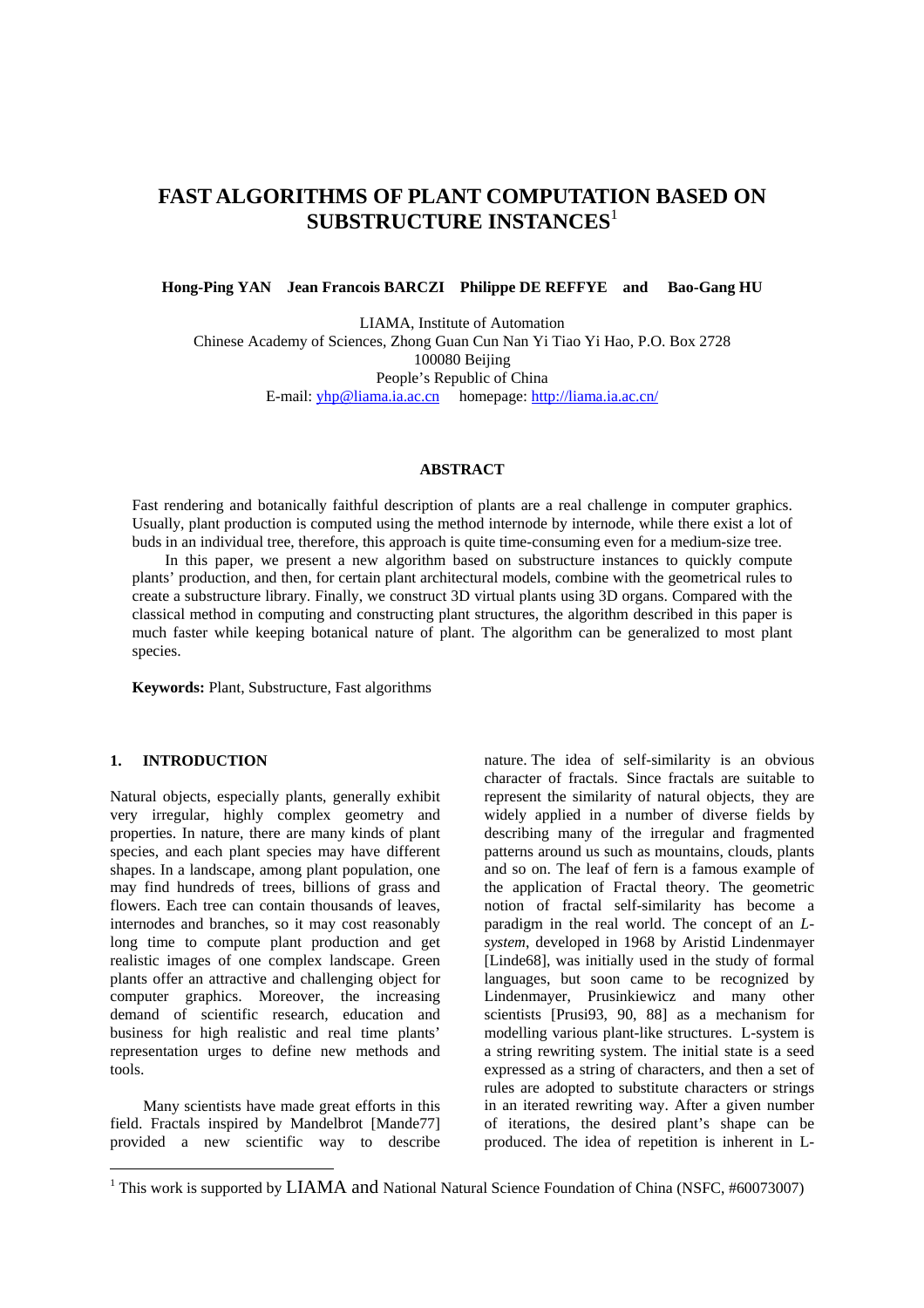systems, and so the geometric objects that result from application of an L-system have fractal properties. Adopting L-systems, Smith [Smith84] presented another modelling technique named graftals, which emphasised the detailed structure of only one individual plant. Both L-systems and Fractal need to integrate plant's genetic rules in order to simulate the plant's growing process from the botanical point of view. In 1970, botanist Halle [Halle70] defined more than 20 kinds of botanical architectural models, which described plant genetic rules, i.e. bud functioning, branching pattern, and death process that produce the particular botanical branching organisation. Based on these models, De Reffye provided automaton theory [Deref88, 90, 97], which is faithful to Botany. Subsequently, scientists in CIRAD [Blaise98] applied Automaton theory to develop AMAP software. Zhao [Zhao 01] improved this method as dual-scale automaton. Both methods can simulate plant-growing process in discrete way. It thus needs a long time to construct even an individual plant structure.

This new method introduced in this paper can meet the following criteria:

- Faithful to nature:
- Highly efficient algorithms to compute plant production, including geometry for visualisation;
- To produce various species of plant.

The basic idea of this method is to recursively decompose one part of the plant (structure) into a set of similar subparts (substructures). A substructure library is therefore built up from top to bottom (i.e. from the end of the trunk to its base, or from the simplest substructures to the most complex) in a substituting way. When we construct the main structure, we only need to retrieve and then paste the corresponding substructures from the substructure library. There is thus no need to repeatedly compute each substructure internode by internode. In Fig. 1, there are 11 instances of the same substructures S2 and 76 instances of S3 in the main structure S1, and 6 instances of S3 in S2. So, the method internode by internode needs about 76 operations, while the new method only requires about 12 operations. In this paper, we will introduce the new method in detail, give some results, and make comparison between the new method and the method internode by internode.

This paper consists of five sections. The first section is a brief review about plant modelling. The second one defines some basic botanical notions, and meanwhile introduces automaton theory briefly. In Section 3 and 4, we describe our novel algorithm

to construct plant structure by substructure decomposition in detail. The conclusions are included in the last section where we will discuss the efficiency of the new method presented in this paper, point out the limitation of this method, and put forward our further work.



 $(a)$  (b) Figure 1: Substructure and structure (a) Growing structure 1 (b) Complete structure 1

## **2. AUTOMATON THEORY AND SUBSTRUCTURES**

# **2.1 Some basic botanical notions**

According to botanical measurements, a plant bears different growing stages through different meristem actions.



Meristem is basic unit of plant from which new cells are formed and new organs (internodes,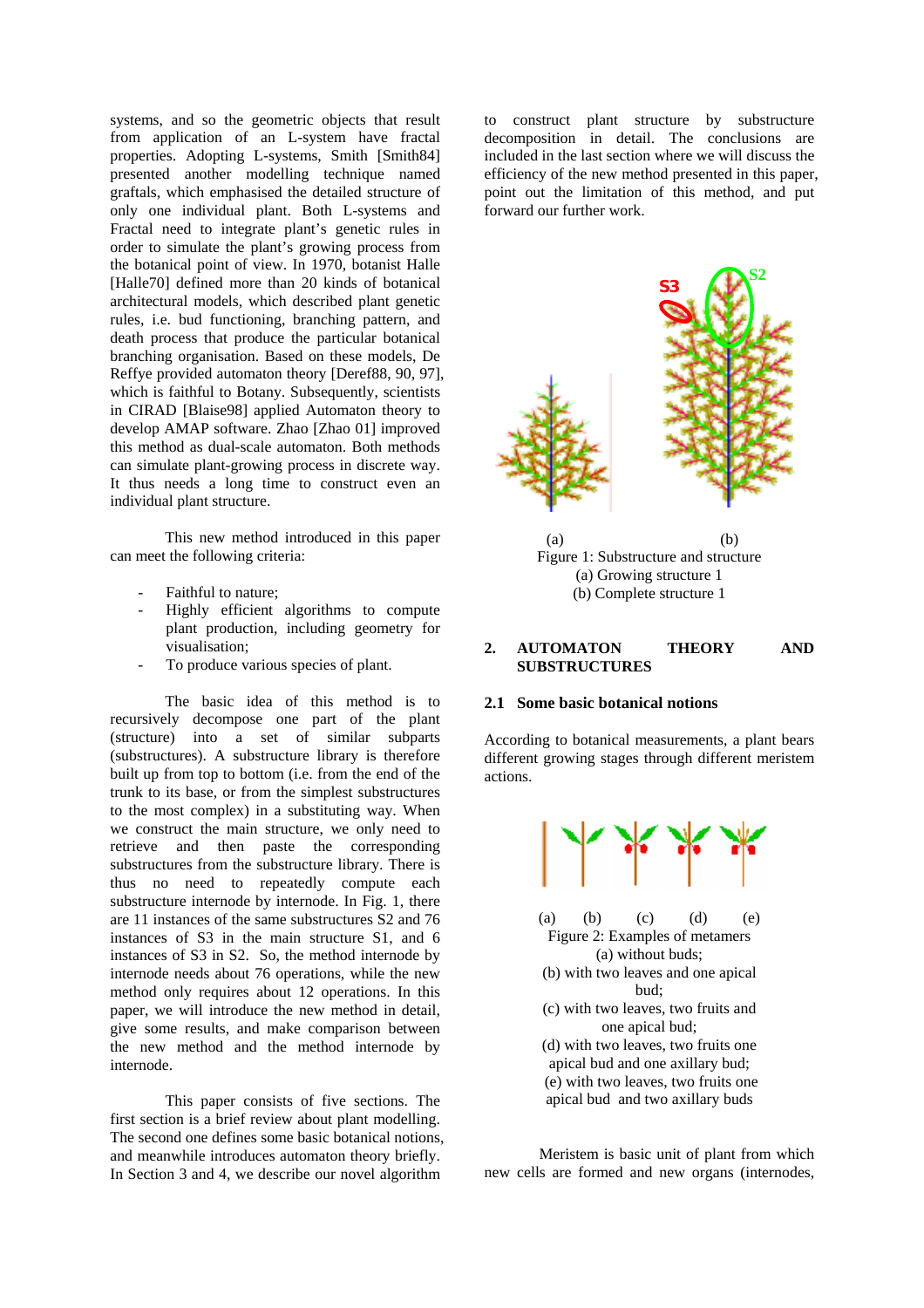leaves, flowers) are created, as found at the top of a stem or root. These meristem events consist of making new metamers in an apparently irreversible order from the seed to the final plant. A metamer is made of an internode with several buds at its top (without buds in the case of death) (Fig. 2). During each growing interval, the bud sets up one Growth Unit (G.U.). According to their functions, the buds can be classified into three kinds: the apical bud, which adds a new metamer on the top of the internode and thus induces the growing process along the stem; the flowering bud which generates flowers (fruits); the last one is the axillary bud which is able to generate new branches, thus induces the branching process. It is a botanical problem to identify the distribution law of the number of nodes built along the life of a bud and the quantity of each bud ramification. It can be observed that the quantity and quality of a bud's production is varying along its life. That leads to a metamorphosis process.

## **2.2 Automaton theory and substructure**

Using Automaton theory, we can simulate the above botanical function. Now, we briefly illustrate the working process of Automaton theory. First, we introduce physiological age to distinguish different metamorphosis stages. Then we use chronological age to represent the real plant growing time, which is expressed in a discrete way in terms of growth cycles (such as years, months, and days) according to plant species and observation. During one growth cycle, the meristem generates one growth unit (G.U. or macrostate) that consists of at least one metamer, also named microstate. All the microstates in a macrostate appear in a particular order. Usually the microstates without axillary buds first appear in series, then the microstates with axillary buds of the maximum physiological age, and then the other microstates appear in series in descending order of the physiological ages of their axillary buds until the macrostate is finished. This phenomenon is called Acrotony. The macrostate of a particular physiological age can be repeated several times, which build up a bearing axis of the current physiological age; then the apical bud will continue its growing process into another kind of macrostate, the physiological age of which is greater than that of its progenitor, and thus another similar growing loop will begin (or die, if without apical bud).

Fig. 3 shows us a plant with 3 physiological ages, which is described in automaton, each kind of square corresponding to one physiological age, i.e.: stands for physiological age 1, **Which is a standard for** physiological age 2,  $\boxed{\qquad}$  for physiological age 3. In the macrostate of physiological age 1, there are three kinds of microstates: 3 repetitions of a microstate with 2 leaves and without axillary bud, 2 repetitions with 2 leaves, 2 flowers (fruits) and 1 axillary bud of physiological age 2, 1 repetition with 2 leaves, 2 flowers (fruits) and 2 axillary buds of physiological age 3. 3 repetitions of such a macrostate build up one bearing axis of physiological age 1.



All of such successive bearing axes, which satisfy the metamorphosis rules among all the physiological ages, form the whole plant axis. Each structure is composed of an original bearing axis and a set of branches (lateral substructures), and ended in extension by a terminal substructure. Substructure is an element relative to the whole structure. The smallest substructure can be one growth unit. Let *k* be the physiological age of the bearing axis; we call the main structure 'structure  $S_k$ '. We assume that the physiological ages of all the lateral substructures are greater than that of the original bearing axis.

The plant in Fig. 4 has 3 physiological ages, 10 growth cycles aged. A particular botanical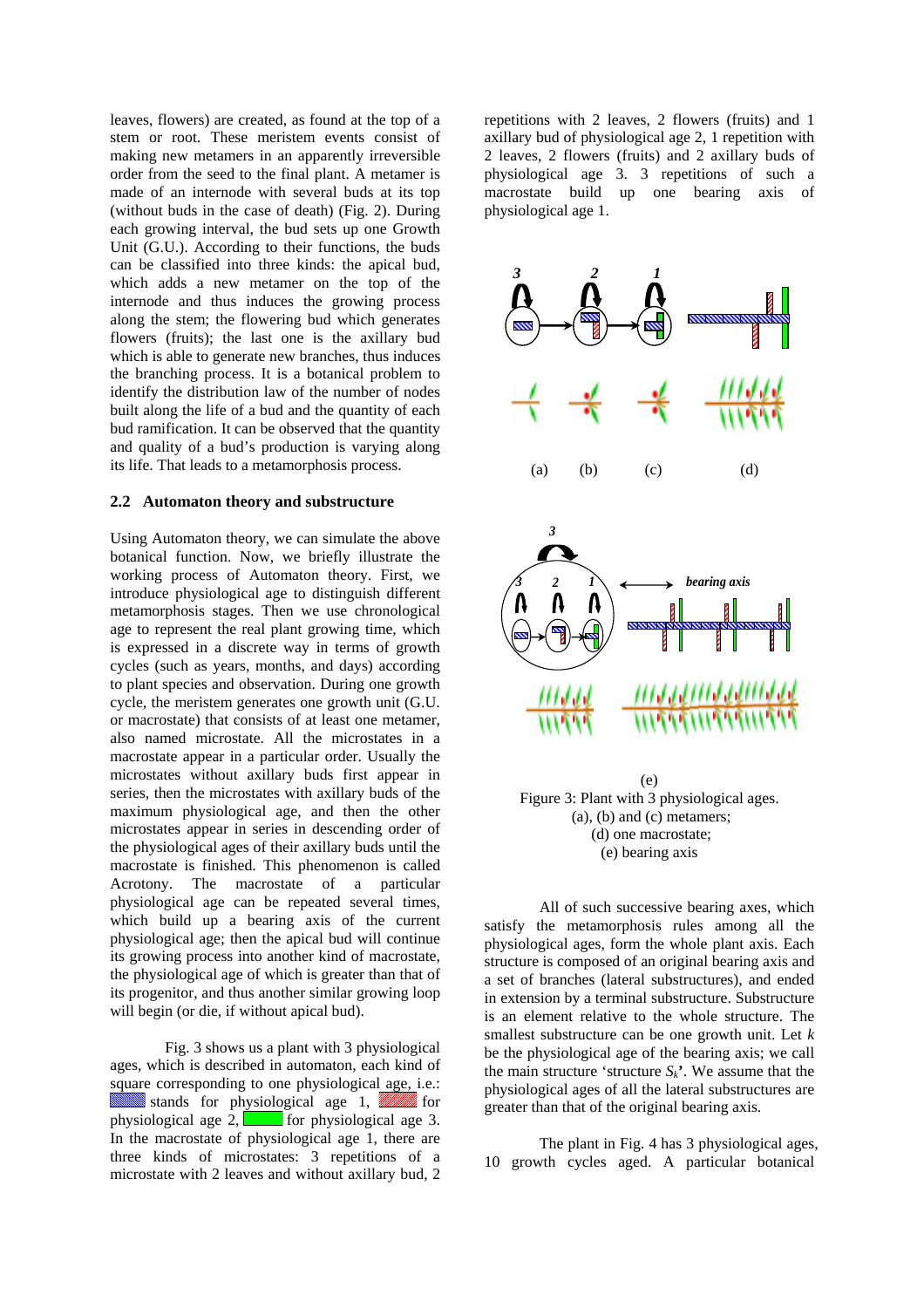architecture with main structure and substructures is translated into automaton language.



main structure substructures (b) Botanical observation Figure 4: Automaton plot and botanical observation of a plant of 3 physiological ages, 10 growth cycles aged

Now, consider a plant that is parameterised with *m* physiological ages, and grows during *t* chronological ages; thus the main structure originated from physiological age 1, called  $S_1^t$ , is composed of a bearing axis  $BA_1^t$  and a set of substructures  $S_p^i$  generated along the bearing axis. The substructure  $S_p^i$  is started from physiological age  $p$  ( $1 \le p \le m$ ) and generated at chronological

age  $i$  (1≤ $i$  ≤  $t$  −1). In mathematical way, a structure is an array with  $m$  fields  $s_{p,q}$  representing the number of internodes of physiological age *q* borne by a structure of physiological age *p*, (*p,q*=1,2,…,*m*). The fields with index less than *p* are null (i.e. a borne axis cannot be physiologically younger than its bearer). Let  $n_{p,q}$  be the number of axillary buds in a G.U. of physiological age *p*, which can generate branches of physiological age  $q$ ;  $u_k$  is the number of microstates contained in a macrostate of physiological age *k.* For a given *m*, there might be  $\frac{(m+1)(m+2)}{2} = \sum_{i=1}^{m+1}$  $\frac{m+1(m+2)}{2}$  =  $\sum_{i=1}^{m+1} i$  possible microstates.

# **3. DESCRIPTION OF THE PLANT PRODUCTION ALGORITHM**

#### **3.1 Plants with infinite growth**

If the number of macrostate repetitions along the bearing axis  $N_p$  approaches infinite, i.e.  $N_p$  $\rightarrow \infty$  ( $p=1,2,...,m$ ), we can use the following formula to compute plant production.

For the structure of physiological age *m*, the initial state  $\left[ S_m^1 \right]$  is:

$$
\begin{bmatrix} S_m^1 \end{bmatrix} = \begin{bmatrix} u_m \end{bmatrix} = \begin{bmatrix} 0 & 0 & \cdots & 0 & u_m \end{bmatrix} \tag{1}
$$

And the intermediate states can be expressed as:

$$
\begin{bmatrix} S_m^t \end{bmatrix} - \begin{bmatrix} S_m^{t-1} \end{bmatrix} = \begin{bmatrix} u_m \end{bmatrix} = \begin{bmatrix} 0 & \cdots & 0 & u_m \end{bmatrix} \quad (t > 1) \tag{2}
$$

From Eq.1 and Eq.2, we can obtain the production of every substructure of physiological age *m*.

For the substructures of physiological age *k*  $(k=1,2,\ldots,m-1)$ , the production of all the substructures can be computed using Eq.3 and Eq.4:

$$
\begin{bmatrix} S_k^1 \end{bmatrix} = \begin{bmatrix} u_k \end{bmatrix} = \begin{bmatrix} 0 & 0 & \cdots & 0 & u_k \end{bmatrix}
$$
 (3)

and

$$
\left[S_k^t\right] - \left[S_k^{t-1}\right] = \left[u_k\right] + \sum_{j=k+1}^m n_{k,j} \left[S_j^{t-1}\right] \ (t > 1) \tag{4}
$$

Considering a system with 3 physiological ages, we have:

$$
\begin{bmatrix} S_3' \\ S_2' \\ S_1' \end{bmatrix} = \begin{bmatrix} 0 & 0 & u_3 \\ 0 & u_2 & 0 \\ u_1 & 0 & 0 \end{bmatrix} + \begin{bmatrix} 1 & 0 & 0 \\ n_{2,3} & 1 & 0 \\ n_{1,3} & n_{1,2} & 1 \end{bmatrix} \begin{bmatrix} S_3'^{-1} \\ S_2'^{-1} \\ S_1'^{-1} \end{bmatrix}
$$
 (5)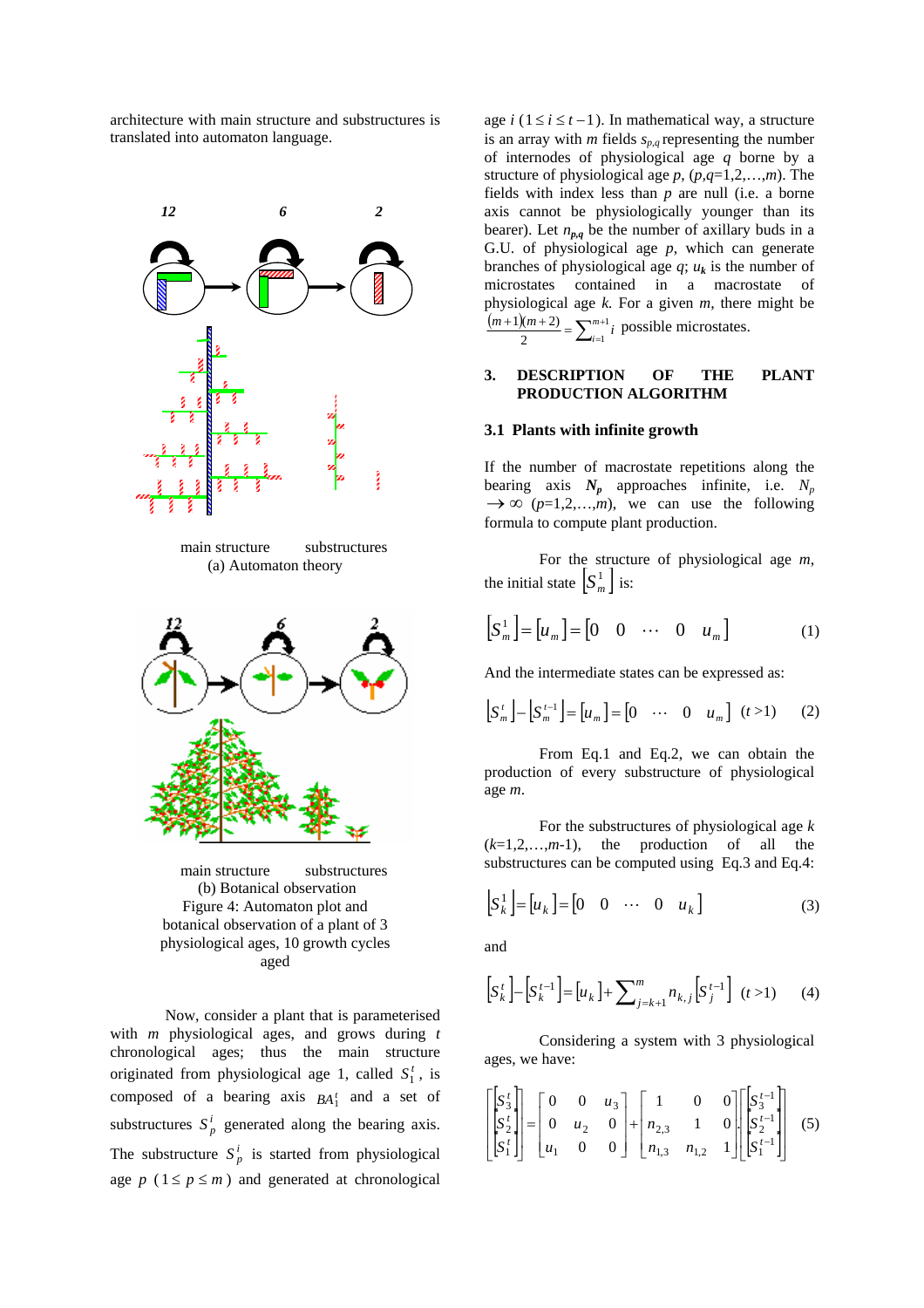This is a recurrent system.

Each of the substructures  $\left[ S_3^i \right]$ ,  $\left[ S_2^i \right]$ ,  $\left[ S_1^i \right]$ (*i*=1,2,…,*t*) has 3 fields:

$$
\[S_1^t\] = \begin{bmatrix} s_{1,1} & s_{1,2} & s_{1,3} \end{bmatrix} \tag{6}
$$

$$
\[S_2^t\] = \begin{bmatrix} s_{2,1} & s_{2,2} & s_{2,3} \end{bmatrix} \tag{7}
$$

$$
\left[S_3^t\right] = \left[S_{3,1} \quad s_{3,2} \quad s_{3,3}\right] \tag{8}
$$

And we can define a  $3*3$  matrix  $[\Sigma]_t$ , which contains all the information about the designated plant structure at chronological age *t*:

$$
\begin{bmatrix} \Sigma \end{bmatrix}_{t} = \begin{bmatrix} s_{3,1} & s_{3,2} & s_{3,3} \\ s_{2,1} & s_{2,2} & s_{2,3} \\ s_{1,1} & s_{1,2} & s_{1,3} \end{bmatrix}_{t} = \begin{bmatrix} 0 & 0 & s_{3,3} \\ 0 & s_{2,2} & s_{2,3} \\ s_{1,1} & s_{1,2} & s_{1,3} \end{bmatrix}_{t}
$$
 (9)  
\n
$$
(s_{i,j} = 0 \text{ if } i > j)
$$

The recurrent formula can be written as the Matrix system:

$$
\begin{bmatrix} 0 & 0 & s_{3,3} \ 0 & s_{2,2} & s_{2,3} \ s_{1,1} & s_{1,2} & s_{1,3} \end{bmatrix}_{t} = \begin{bmatrix} 0 & 0 & u_{3} \ 0 & u_{2} & 0 \ u_{1} & 0 & 0 \end{bmatrix} +
$$
  
\n
$$
\begin{bmatrix} 1 & 0 & 0 \ n_{2,3} & 1 & 0 \ n_{1,3} & n_{1,2} & 1 \end{bmatrix} \begin{bmatrix} 0 & 0 & s_{3,3} \ 0 & s_{2,2} & s_{2,3} \ s_{1,1} & s_{1,2} & s_{1,3} \end{bmatrix}_{t-1}
$$
 (10)

and

$$
\begin{bmatrix} 0 & 0 & s_{3,3} \\ 0 & s_{2,2} & s_{2,3} \\ s_{1,1} & s_{1,2} & s_{1,3} \end{bmatrix}_{1} = \begin{bmatrix} 0 & 0 & u_{3} \\ 0 & u_{2} & 0 \\ u_{1} & 0 & 0 \end{bmatrix}
$$
  $(t=1)$  (11)

We can define the following Matrix:

$$
\left[\Sigma\right]_t = \begin{bmatrix} 0 & 0 & s_{3,3} \\ 0 & s_{2,2} & s_{2,3} \\ s_{1,1} & s_{1,2} & s_{1,3} \end{bmatrix}_t \tag{12}
$$

$$
[U] = \begin{bmatrix} 0 & 0 & u_3 \\ 0 & u_2 & 0 \\ u_1 & 0 & 0 \end{bmatrix}
$$
 (13)

$$
\begin{bmatrix} N \end{bmatrix} = \begin{bmatrix} 1 & 0 & 0 \\ n_{2,3} & 1 & 0 \\ n_{1,3} & n_{1,2} & 1 \end{bmatrix}
$$
 (14)

The above particular system can be generalized to the plant with *m* physiological ages only by increasing the size of the matrices, so the production of the plant can be written in a simple recurrent formula:

$$
\left[\Sigma\right]_1 = \left[U\right] \qquad (t=1) \tag{15}
$$

and

$$
\left[\Sigma\right]_t = \left[U\right] + \left[N\right]\left[\Sigma\right]_{t-1} \qquad (t > 1) \tag{16}
$$

After *t*-1 iterations, Eq.15 and Eq.16 can be rewritten as Eq.17and Eq.18:

$$
\left[\Sigma\right]_t = t \cdot \left[U\right] \qquad (t > 1, \left[N\right] = I \text{ or } t = 1) \tag{17}
$$

and

$$
\begin{aligned} \left[\Sigma\right]_t &= \left[U\right] + \left[N\right]\left[\left[U\right] + \left[N\right]\left[\left[U\right] + \dots\left[N\right]\left[\Sigma\right]\right]\right) \\ (t &> 1, \left[N\right] \neq I) \end{aligned} \tag{18}
$$

Here,  $[\Sigma]_k$  ( $k=1,2,...t$ ) is an *m*-by-*m* matrix, and includes all the substructure instances contained in the main structure of physiological age 1 and *k* cycles aged. When [*N*]=*I*, there is only the trunk, no branches in the main structure.

# **3.2 Truncated plants with finite bearing axis and terminal substructures**

Now, suppose that the number of macrostate repetitions for a given physiological age  $p$ ,  $N_p$ , is finite, i.e.  $N_p < \infty$  ( $p=1,2,...,m$ ) and after  $N_p$ chronological ages, the bud of physiological age *p*  will metamorphose to physiological age *n (n>p)*. The structures of the maximum physiological age *m* bear no branches. So, we have:

$$
\begin{bmatrix} S_m^t \end{bmatrix} = \begin{bmatrix} s_{m,1} & \cdots & s_{m,k} & \cdots & s_{m,m} \end{bmatrix}_t
$$
  
=  $t \begin{bmatrix} u_m \end{bmatrix} = \begin{bmatrix} 0 & \cdots & 0 & \cdots & t u_m \end{bmatrix}$   $(t \le N_m)$  (19)

and

$$
\[S_m^t\] = N_m \left[ u_m \right] = \begin{bmatrix} 0 & 0 & N_m u_m \end{bmatrix} \qquad (t > N_m) \tag{20}
$$

If  $t ≤ N_{m-1}$ , the structures of physiological age *m-*1 may bear branches (substructures of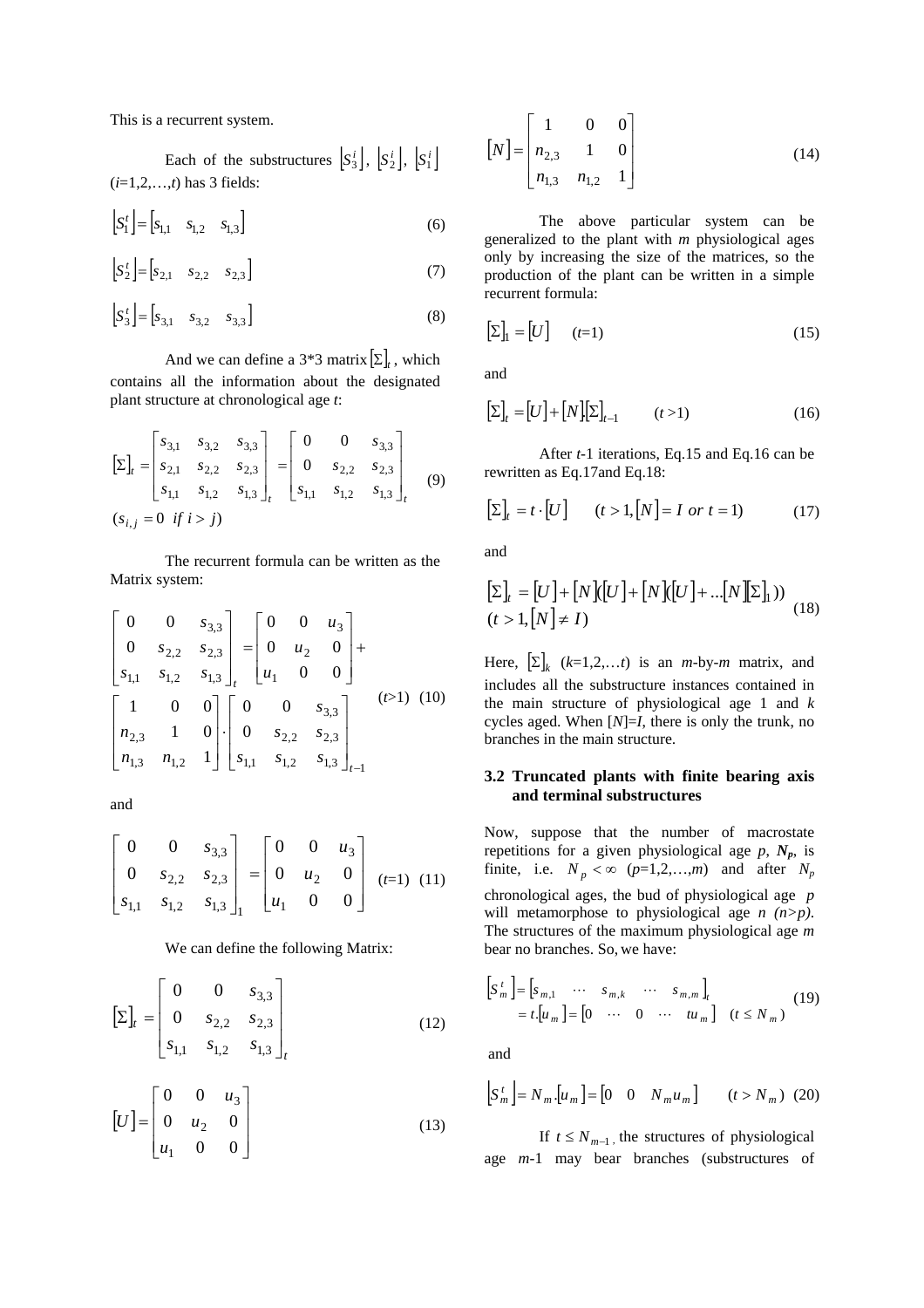physiological age *m*) and the bearing axis of physiological age *m*-1*,* so we have:

$$
\left[S_{m-1}^t\right] = t\left[u_{m-1}\right] + n_{m-1m}\left(\sum_{i=1}^{t-1} \left[S_m^i\right]\right) \quad (t \le N_{m-1}) \tag{21}
$$

If  $t > N_{m-l}$ , along the trunk, the last microstate of physiological age *m*-1 can metamorphose into microstates of physiological age *m*, i.e. there are branches, upper part of the trunk (terminal substructures of physiological age *m*) and the bearing axis in the structure of physiological age *m*-1 at chronological age *t*. So we have:

$$
\[S_{m-1}^t\] = N_{m-1} \cdot [u_{m-1}] + n_{m-1,m} \cdot \left( \sum_{i=t-N_{m-1}}^{t-1} [S_m^i] \right) + \left[ S_m^{t-N_{m-1}} \right] \qquad (22)
$$

Eq.21 and Eq.22 can be rewritten in an extended way:

$$
\begin{aligned}\n\left[s_{m-1,1} \cdots s_{m-1,m-1} \quad s_{m-1,m}\right]_t \\
&= t \left[0 \quad u_{m-1} \quad 0\right] \\
&+ n_{m-1,m} \sum_{i=1}^{t-1} \left[s_{m,1} \quad \cdots \quad s_{m,m-1} \quad s_{m,m}\right]_i \\
(t \le N_{m-1})\n\end{aligned} \tag{23}
$$

and  $\overline{1}$ 

$$
\begin{aligned}\n\left[s_{m-1,1} \cdots s_{m-1,m-1} s_{m-1,m}\right]_t \\
&= N_{m-1} \cdot \left[0 \cdots u_{m-1} 0\right] + \\
n_{m-1,m} \cdot \sum_{i=t-N_{m-1}}^{t-1} \left[s_{m,1} \cdots s_{m,m-1} s_{m,m}\right]_i \\
&+ \left[s_{m,1} \cdots s_{m,m-1} s_{m,m}\right]_{t-N_{m-1}}\n\end{aligned} \tag{24}
$$
\n
$$
(t > N_{m-1})
$$

Similarly, we express the production of all the other structures of physiological age *k* (*k*=1,2,…,*m*-2) at chronological age *t*:

$$
\begin{bmatrix} S_k^t \end{bmatrix} = t \cdot [u_k] + \sum_{i=1}^{t-1} \sum_{j=k+1}^m \left( n_{k,j} \cdot [S_j^i] \right)
$$
 (25)

If  $t>N_k$ , along the trunk, an apical terminal substructure of physiological age *n* is born, so we have:

$$
\begin{aligned} \left| S_k^t \right| &= N_k \left[ u_k \right] \\ &+ \sum_{i=t-N_k}^{t-1} \sum_{j=k+1}^m \left( n_{k,j} \left[ S_j^i \right] \right) + \left[ S_n^{t-N_k} \right] \end{aligned} \tag{26}
$$

By extending way, Eq.26 can be expressed as Eq.27:

$$
\begin{aligned} \n\left[s_{k,1} \quad \cdots \quad s_{k,k} \quad \cdots \quad s_{k,m}\right]_{t} \\
&= t \begin{bmatrix} 0 & \cdots \quad u_k \quad \cdots \quad 0 \end{bmatrix} \\
&+ \sum_{i=1}^{t-1} \sum_{j=k+1}^{m} n_{k,j} \begin{bmatrix} s_{j,1} \quad \cdots \quad s_{j,k} \quad \cdots \quad s_{j,m} \end{bmatrix}_{i} \\
(t \leq N_k) \n\end{aligned} \tag{27}
$$

and

$$
\begin{aligned}\n\left[s_{k,1} \cdots s_{k,k} \cdots s_{k,m}\right] &= N_k \left[0 \cdots u_k \cdots 0\right] \\
&+ \sum_{i=l-N_k}^{t-1} \sum_{j=k+1}^{m} n_{k,j} \left[s_{j,1} \cdots s_{j,k} \cdots s_{j,m}\right]_{i} \\
&+ \left[s_{n,1} \cdots s_{n,k} \cdots s_{n,m}\right]_{i-N_k} \\
(t > N_k)\n\end{aligned} \tag{28}
$$

# **3.3 Computation of the number of leaves and fruits**

The above formulas only show how to calculate the number of internodes in the plant structure. Based on the number of internodes, the number of leaves and fruits for a given physiological age at certain growth cycle can be computed using Eq.29 and Eq.30:

if 
$$
i \le Tu_- fO
$$
  
\n $Nb_- O_p^i = (S_p^i - S_p^{i-1}) \cdot \sum_{k=p}^{m+1} Nu_- O_{p,k} / U_p$  (29)  
\nif  $i > Tu_- fO$   
\n $Nb_- O_p^i = (S_p^i - S_p^{i-Tu- fO}) \cdot \sum_{k=p}^{m+1} Nu_- O_{p,k} / U_p$  (30)

Where, '*O'* represents different organs such as fruit (F), leaf (B), internode (I) etc.  $Nu\_O_{p,k}$  means the number of leaves or fruits generated by a metamer of physiological age *p*, with buds of physiological age  $k$  ( $k=1,2,...,m$ ), or without buds ( $k=m+1$ ).  $Tu_fO$ means the functioning time of organs.

## **4. PLANT CONSTRUCTION BASED ON SUBSTRUCTURE INSTANCES**

Using the above formulas, we can obtain plant production of different physiological ages at different chronological ages, and then according to the information, we can construct plant structures. In this section, we will introduce how to construct plant architecture based on substructure instances.

According to botanical measurements, we get the shape of 3D organs and the angles between bearing and borne branches. Now we dress 3D plant structures and substructures using existing 3D organs from top to bottom. First, we set up substructure library for every physiological age at every chronological age. The substructure of the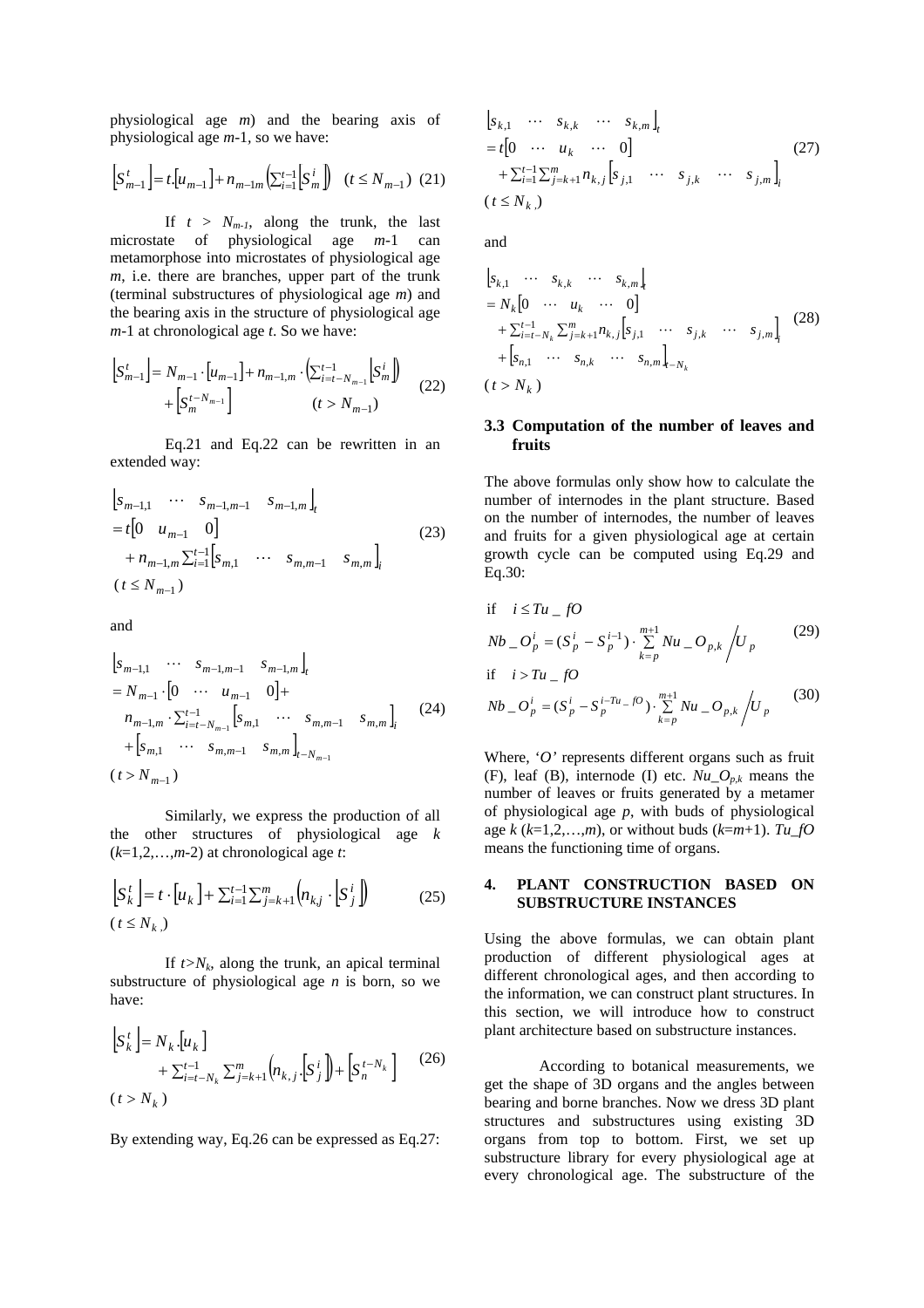maximum physiological age *m* remains unbranched. So, except for the substructure library of the oldest physiological age, all the other substructures of younger physiological ages may be decomposed into one bearing axis and a set of substructures of older physiological ages. We construct a plant starting from the substructures of the oldest physiological age to that of the youngest physiological ages. In other words, we begin to construct the substructures of the oldest physiological age  $S_m^1 \rightarrow S_m^t$ , and set up substructure library of physiological age *m*, and then using the existing substructures, we dress the substructures of younger physiological age *m–1:*   $S_{m-1}^1 \rightarrow S_{m-1}^t$ . In a similar way, we can get all the substructures that build up the main structure  $S_1^t$ .

 Since the corresponding substructures have already been stored in an existing substructure library of older physiological ages, we only need to put them together according to geometrical transformation matrices. The geometrical transformation matrices [Rober76] are obtained according to the phyllotaxy angle for rotation around the bearing axis, the branching angle for rotation around the secondary axis, and the position coordinates along the bearing axis for translation.

## **5. RESULTS AND CONCLUSIONS**

In this paper, we present a new algorithm to compute plant production that allows constructing plant topological structures corresponding to different plant architectural models. This algorithm concerns all the plant architectural models and can bear geometric patterns and self-similarity, so the geometric objects that result from application of this algorithm have properties of both fractals and Lsystems, and thus we can integrate fractal with Lsystem in our method.

| Plant age | Substructures | Internode by     |
|-----------|---------------|------------------|
|           |               | internode        |
| 5 years   | $0.1$ seconds | 3.3 seconds      |
| 10 years  | $0.3$ seconds | 437.2 seconds    |
| 15 years  | 0.7 seconds   | $4743.0$ seconds |

Table 1: Efficiency comparison between both methods (Rauh Model, 4 physiological ages)

Using the algorithm, we can save time on computing plant production and thus constructing plant architectural models. By intuition, we can guess the complexity of the new method and the classical method, and explain timesaving without any proof. Let *t* be the plant age, *n* the average

number of microstates that can build up a macrostate, *b* the level of branching order. The new method then requires only about  $O(t.n.b)$  operations, while the method internode by internode could be accomplished with about  $O((t.n)^b)$  operations. It shows that the higher the complexity of the plant (i.e. branching density and depth) is, the more efficient the new method is. The values in Table 1 and the 3D Rauh model (Fig. 6) and Massart plant images (Fig. 7) were obtained on a SGI O2 computer and the CPU Time is expressed in seconds. Since the production doesn't include any stochastic processes, the results of designated plants are exactly the same with both methods.

Moreover, the new method enables us to separately display any substructures of a given physiological age at a given chronological age, so it is very convenient for us to check the detail of the 3D plant structure (Fig.5). It is impossible for us to do without the substructure library.



(c) Substructure  $S_2^6$  (d) Main structure  $S_1^{10}$ 

Figure 5: Substructure extraction and visualisation according to their physiological ages (Rauh model with 4 physiological ages)